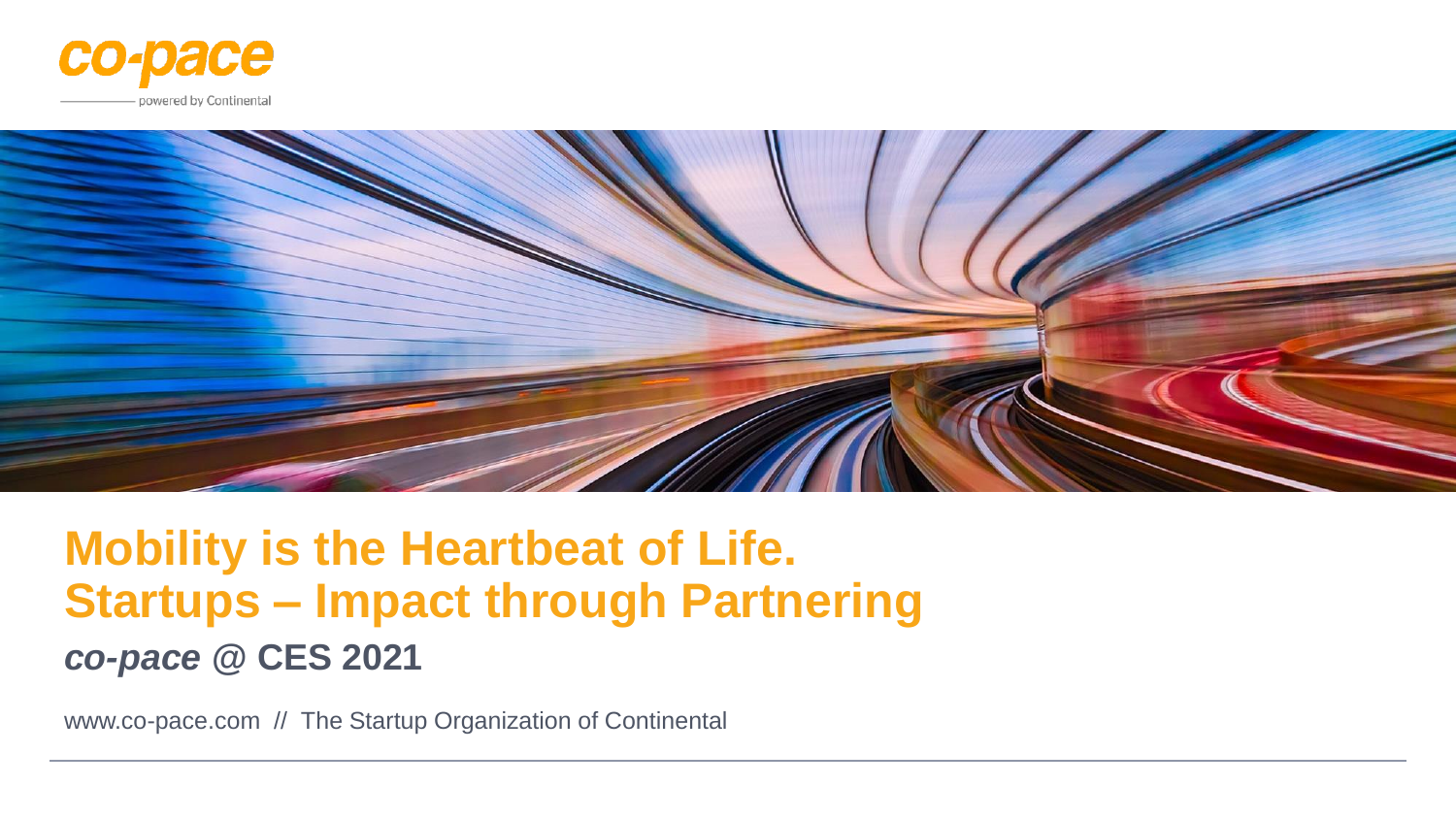### **co-pace: the Startup Organization of Continental**

Why we exist and how we work

**We engage with the global startup ecosystem** to power up Continental's ambitions to lead the mobility wave – and beyond. For this, we onboard **new technologies and business models**, independent of Continental's organizational structures.

For us, **impact through partnering** is everything. We build relationships with thought leaders, we analyze insights and bring them into products proposals, and together with startups we **execute to bring the solutions to scale**.

Over the past 3 years, we have worked with more than **80 startups** from all over the world. And of those, **a quarter are in various stages of business engagement** now.

**Our aim is to continue finding partners, with whom we create value for customers.** 

### **Distribution of engaged\* startups, by region**



### **Distribution of engaged\* startups, by topic field**



### co-pace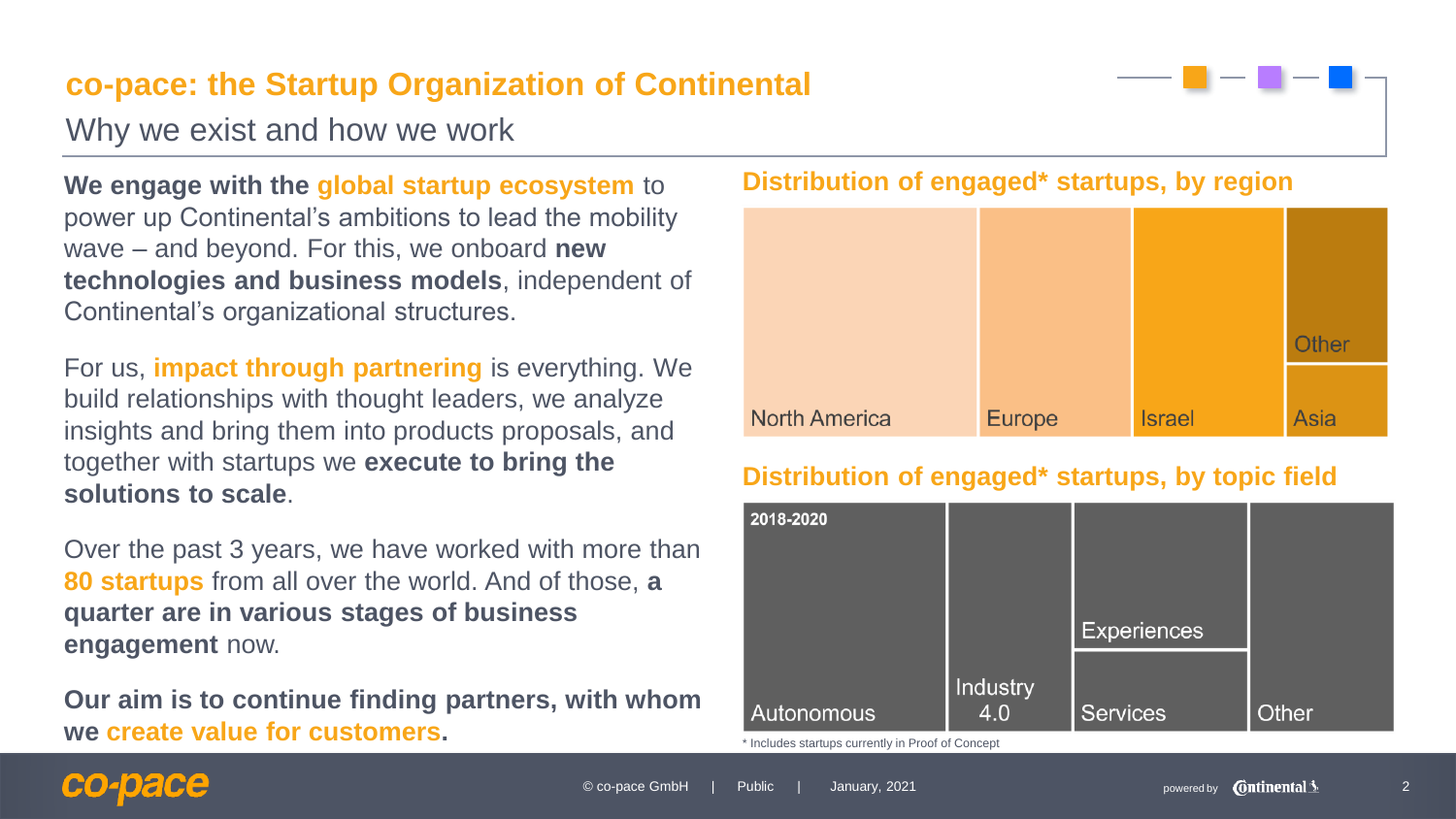### **co-pace: the Startup Organization of Continental**

Illustrative examples of portfolio co-created with startups



#### **USP**

- **Proprietary "Image2Text" software technology equips vision sensors with** unprecedented object recognition and prediction capabilities.
- Self-learning algorithms do not require labeled data and achieve high recognition performance despite running on low cost hardware.
- Continental's aim is to make the Cartica AI software available to the entire automotive industry and thus promote the rapid implementation of AI technologies for the safe mobility of the future.



#### **USP**

- **·** Innovative Lightfield technology generates an unprecedented 3D experience for all vehicle passengers without special eyewear.
- Comprehensive display technology and content platform for increased safety and comfort demands within the vehicle.
- The technology enables information to be safely presented to the driver in real-time, allowing the driver´s interaction with the vehicle to become more comfortable and intuitive.
- The partnership goes beyond hardware and the two companies are also collaborating on content creation and developer ecosystem support.

[Link](https://www.continental.com/en/press/press-releases/continental-continues-invest-in-artificial-intelligence-186034) [Link](https://www.continental.com/en/press/press-releases/2019-06-11-3d-instrument-cluster-174836)

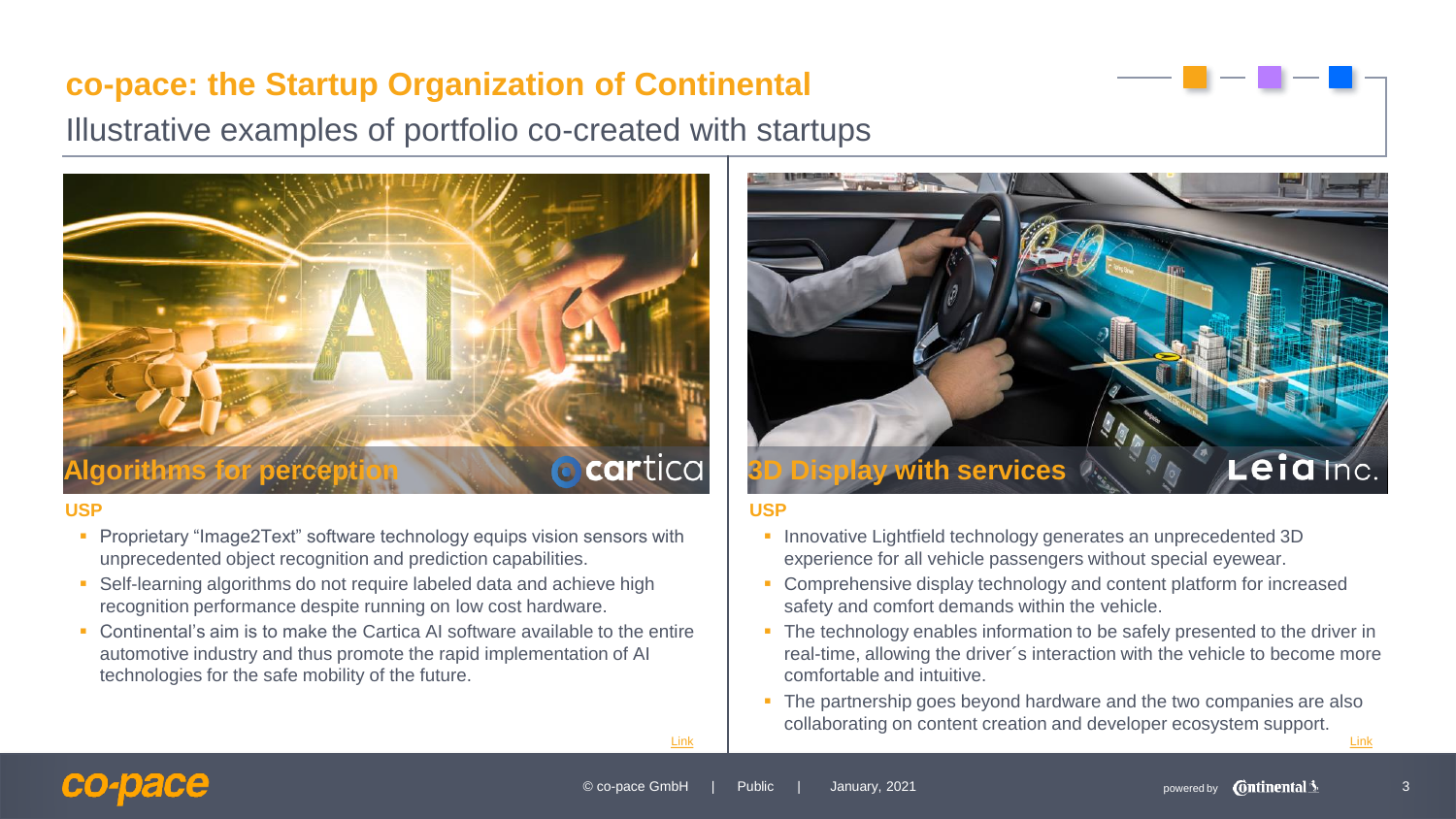### **co-pace: the Startup Organization of Continental**

Illustrative examples of portfolio co-created with startups



#### **USP**

- Prediction of tire tread depth via an algorithm with an accuracy of below one millimeter.
- **Pilot also entails real time remote tire pressure and temperature monitoring** of the entire fleet of SHARE NOW Denmark, with approximately 600 cars currently in operation.
- Real time tire monitoring solution connects information of tire sensors and telemetry data of an existing on-board unit with an algorithm in the cloud.
- By connecting tires to the cloud Continental will enable just in time, needbased tire servicing.



#### **USP**

- **Detection of idler defects via camera and acoustic signals permits** predictive maintenance and identification of weak points before damage occurs.
- Digital, AI-based service solution enables data-assisted remote monitoring by means of drones and microphones, predictive maintenance units and rapid, targeted action in event of need.
- Solution was developed to the prototype stage in the Incubator Program of co-pace.

[Link](https://www.continental.com/en/press/press-releases/2020-12-10-tread-depth-monitoring-242922)

[Link](https://www.continental.com/en/press/press-releases/sensor-based-inspection-service-242928)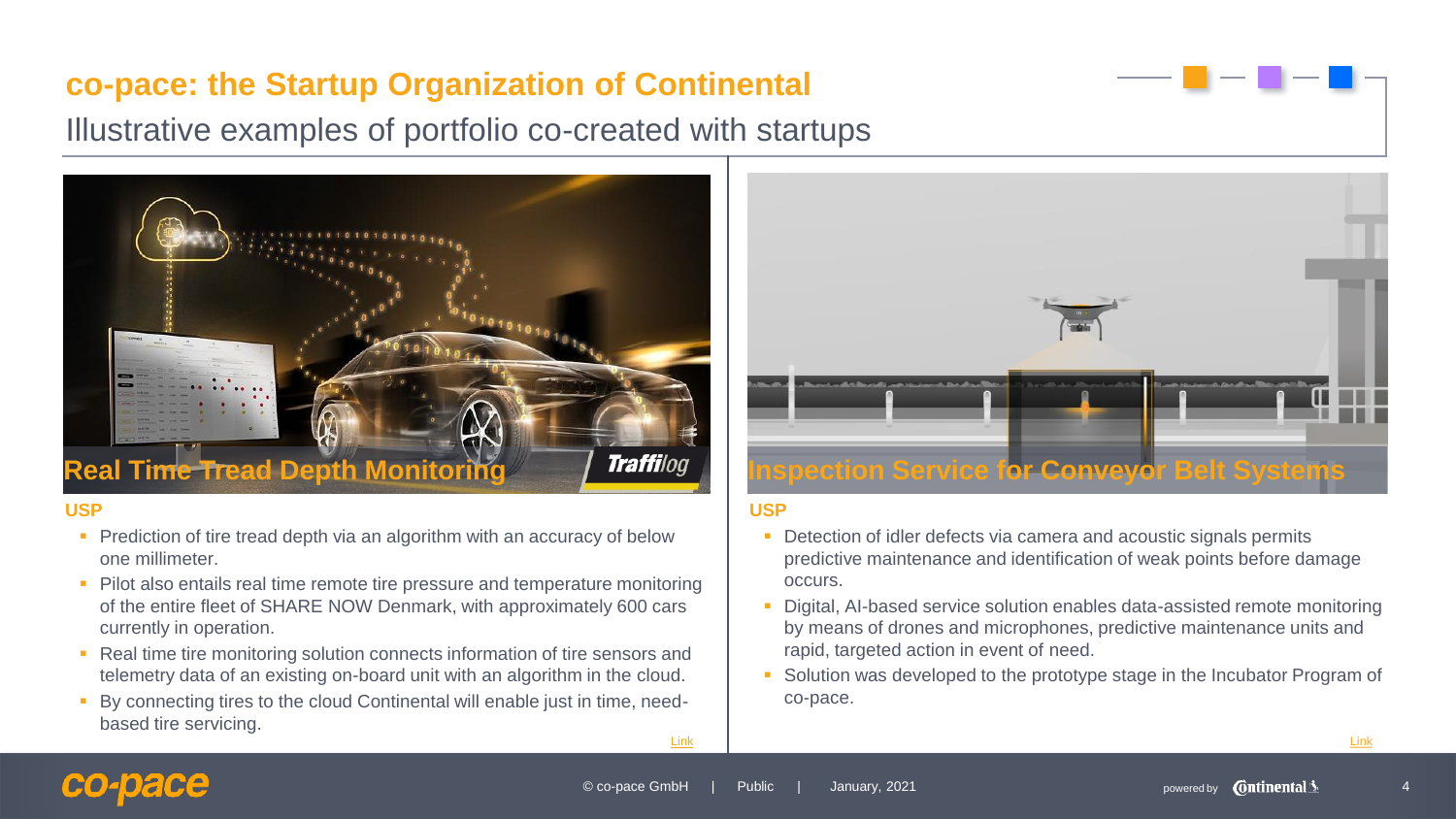### **More Information**

Get in touch with us!





More information **[www.co-pace.com](http://www.co-pace.com/)**



**Contact [info@co-pace.com](mailto:info@co-pace.com)**